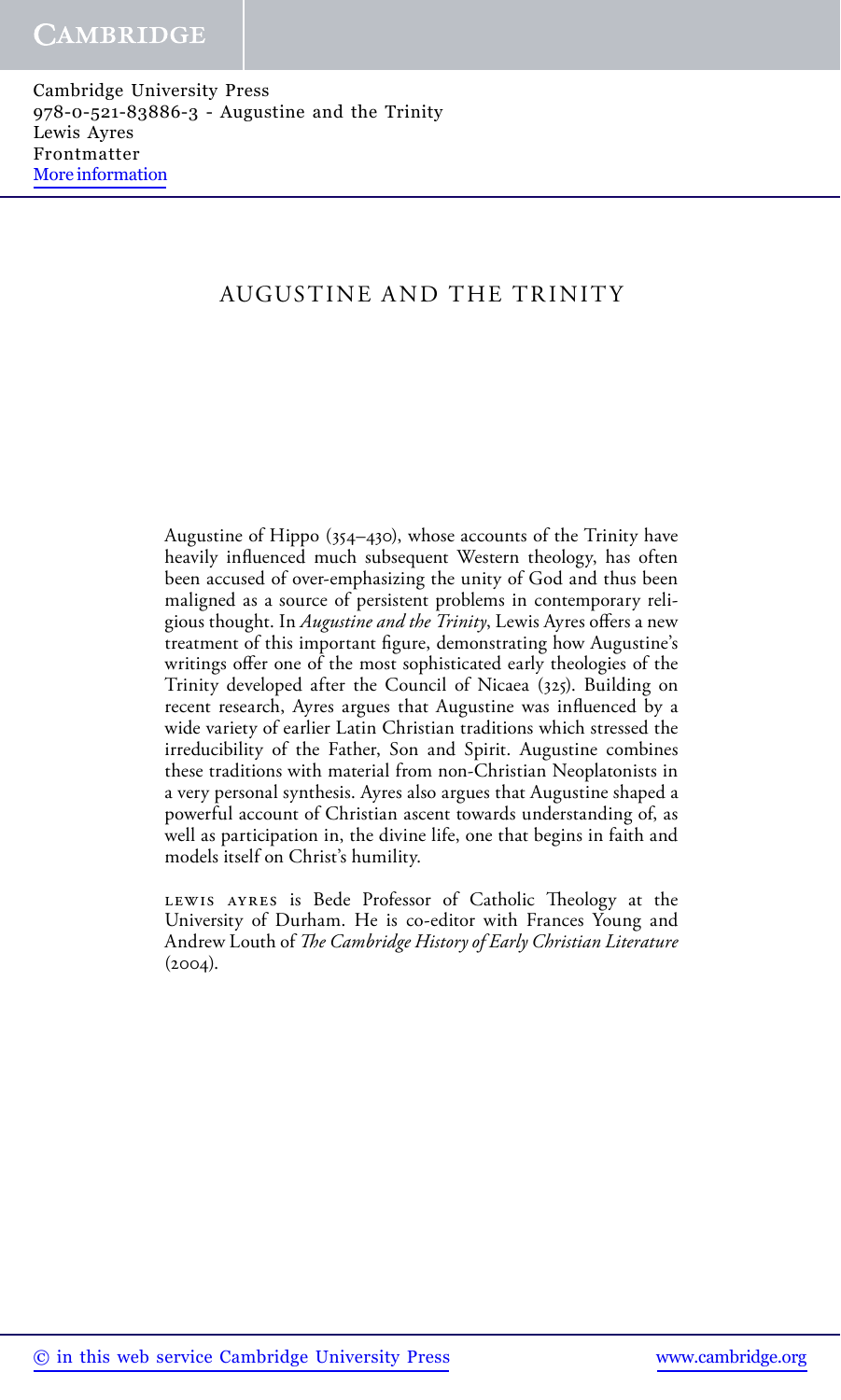# AUGUSTINE A ND THE TRINITY

lewis ayres *Bede Professor of Catholic Theology University of Durham Associate Professor of Historical Theology Emory University*

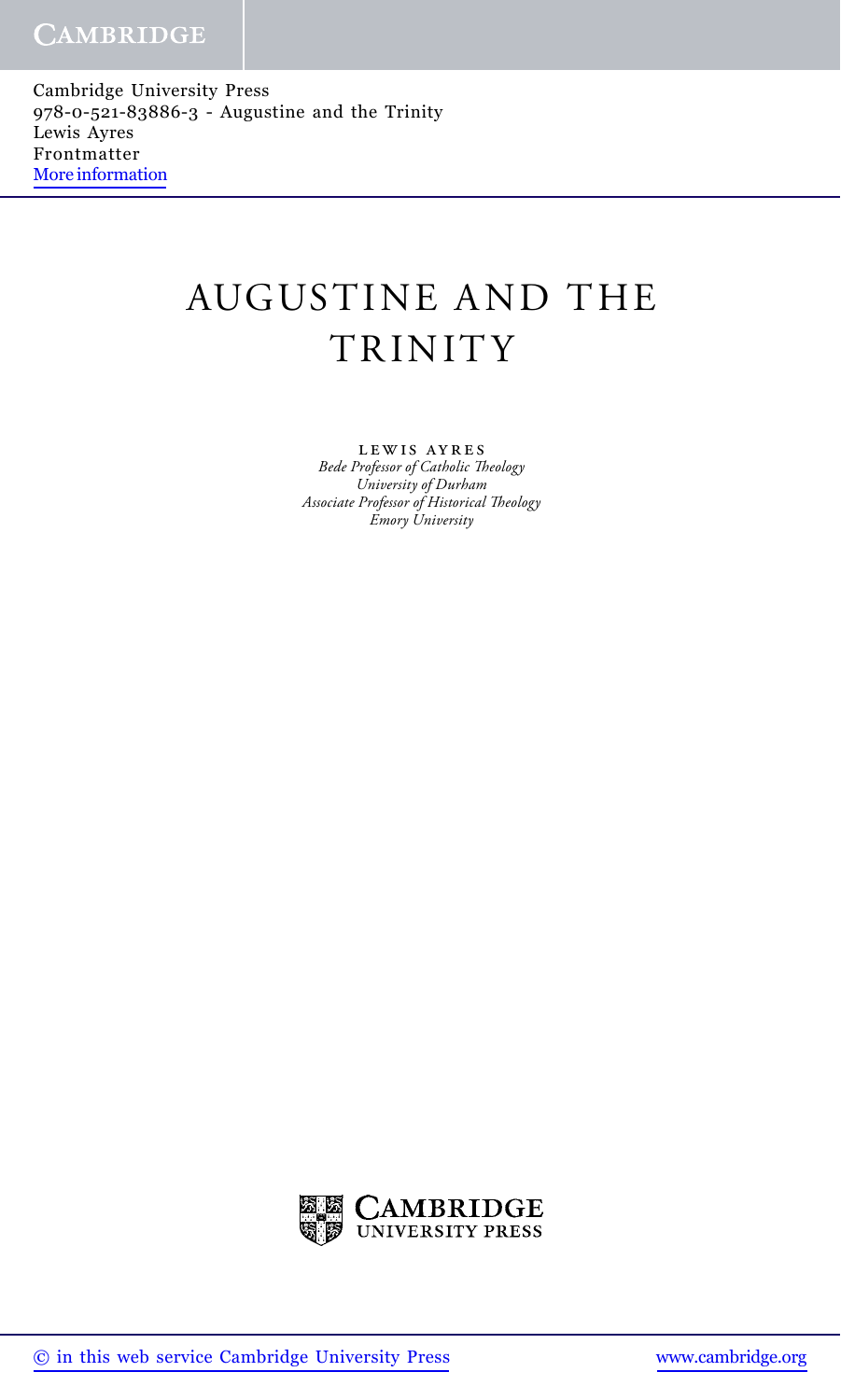Cambridge University Press 978-0-521-83886-3 - Augustine and the Trinity Lewis Ayres Frontmatter [More information](http://www.cambridge.org/9780521838863)

> cambridge university press Cambridge, New York, Melbourne, Madrid, Cape Town, Singapore, São Paulo, Delhi, Dubai, Tokyo, Mexico City

> > Cambridge University Press The Edinburgh Building, Cambridge CB2 8RU, UK

Published in the United States of America by Cambridge University Press, New York

www.cambridge.org Information on this title: www.cambridge.org/9780521838863

© Lewis Ayres 2010

This publication is in copyright. Subject to statutory exception and to the provisions of relevant collective licensing agreements, no reproduction of any part may take place without the written permission of Cambridge University Press.

First published 2010

Printed in the United Kingdom at the University Press, Cambridge

*A catalogue record for this publication is available from the British Library*

*Library of Congress Cataloguing in Publication data* Ayres, Lewis. Augustine and the Trinity / Lewis Ayres. p. cm. Includes bibliographical references and indexes. isbn 978-0-521-83886-3 1. Augustine, Saint, Bishop of Hippo. 2. Trinity. I. Title. br65.a9a98 2010  $231'.044 - dc22$ 2010034947

isbn 978-0-521-83886-3 Hardback

Cambridge University Press has no responsibility for the persistence or accuracy of URLs for external or third-party internet websites referred to in this publication, and does not guarantee that any content on such websites is, or will remain, accurate or appropriate.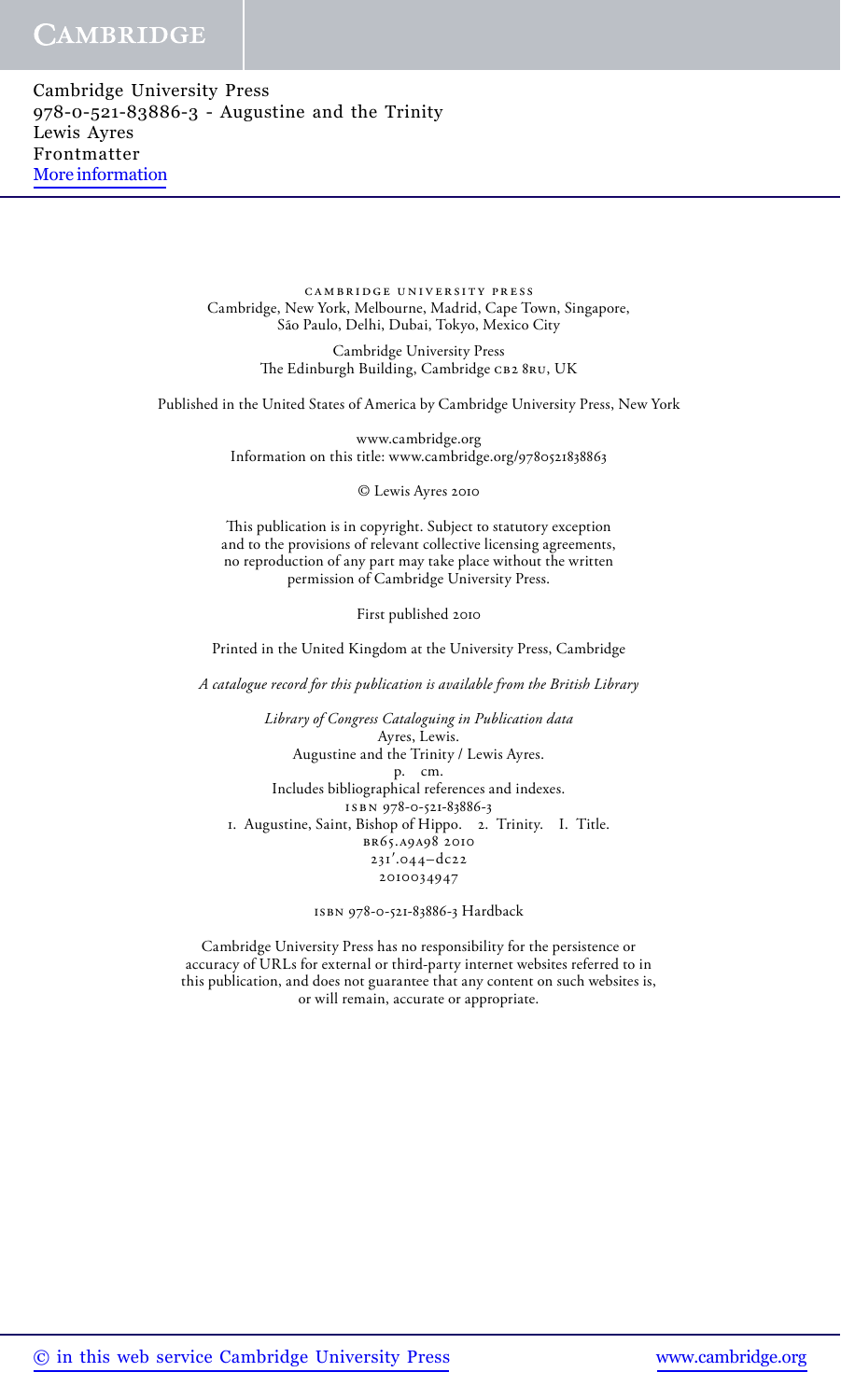Cambridge University Press 978-0-521-83886-3 - Augustine and the Trinity Lewis Ayres Frontmatter [More information](http://www.cambridge.org/9780521838863)

> *… cui trinitati pie sobrieque intellegendae omnis excubat vigilantia christiana et omnis eius provectus intenditur*

The goal of all Christian watchfulness and all Christian progress is a pious and sober understanding of the Trinity

*De libero arbitrio* 3. 21.60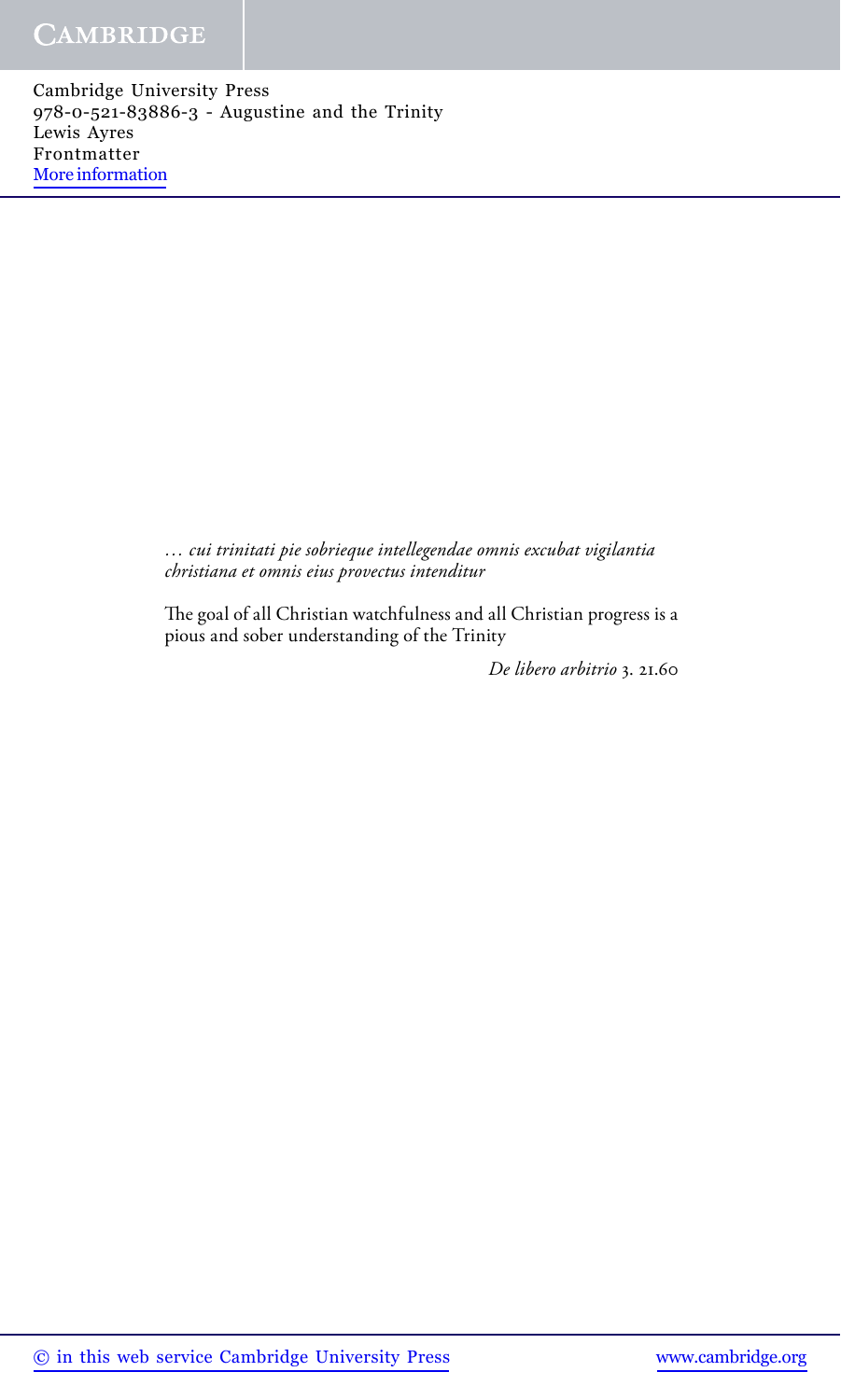Cambridge University Press 978-0-521-83886-3 - Augustine and the Trinity Lewis Ayres Frontmatter [More information](http://www.cambridge.org/9780521838863)

## *Contents*

| Acknowledgements                                                     |     |
|----------------------------------------------------------------------|-----|
| List of abbreviations                                                |     |
| Introduction                                                         | 1   |
| PART I ORIGINS                                                       | 11  |
| Giving wings to Nicaea<br>1                                          | 13  |
| On being and not being a 'Platonist'                                 | 13  |
| Olivier Du Roy's thesis                                              | 20  |
| A bridge too far: Du Roy's method                                    | 22  |
| The tripotent Father, Son and Spirit                                 | 26  |
| De beata vita                                                        | 30  |
| Augustine's engagements                                              | 37  |
| From Him, through Him and in Him<br>$\mathbf{2}$                     | 42  |
| Latin pro-Nicene theology                                            | 43  |
| An anti-Manichaean Trinitarianism I: De moribus ecclesiae catholicae | 52  |
| An anti-Manichaean Trinitarianism II: Epistula II                    | 59  |
| Faith of our fathers: <i>De fide et symbolo</i><br>3                 | 72  |
| Augustine and Latin anti-Monarchianism                               | 73  |
| Persona, natura, substantia                                          | 79  |
| 'Most fittingly called his Word'                                     | 82  |
| Spiritus, deitas, communio                                           | 86  |
| Taking stock                                                         | 92  |
|                                                                      |     |
| PART II ASCENT                                                       | 93  |
| The unadorned Trinity<br>$\overline{4}$                              | 95  |
| Trinitas quae Deus est                                               | 95  |
| The unadorned Trinity                                                | IO4 |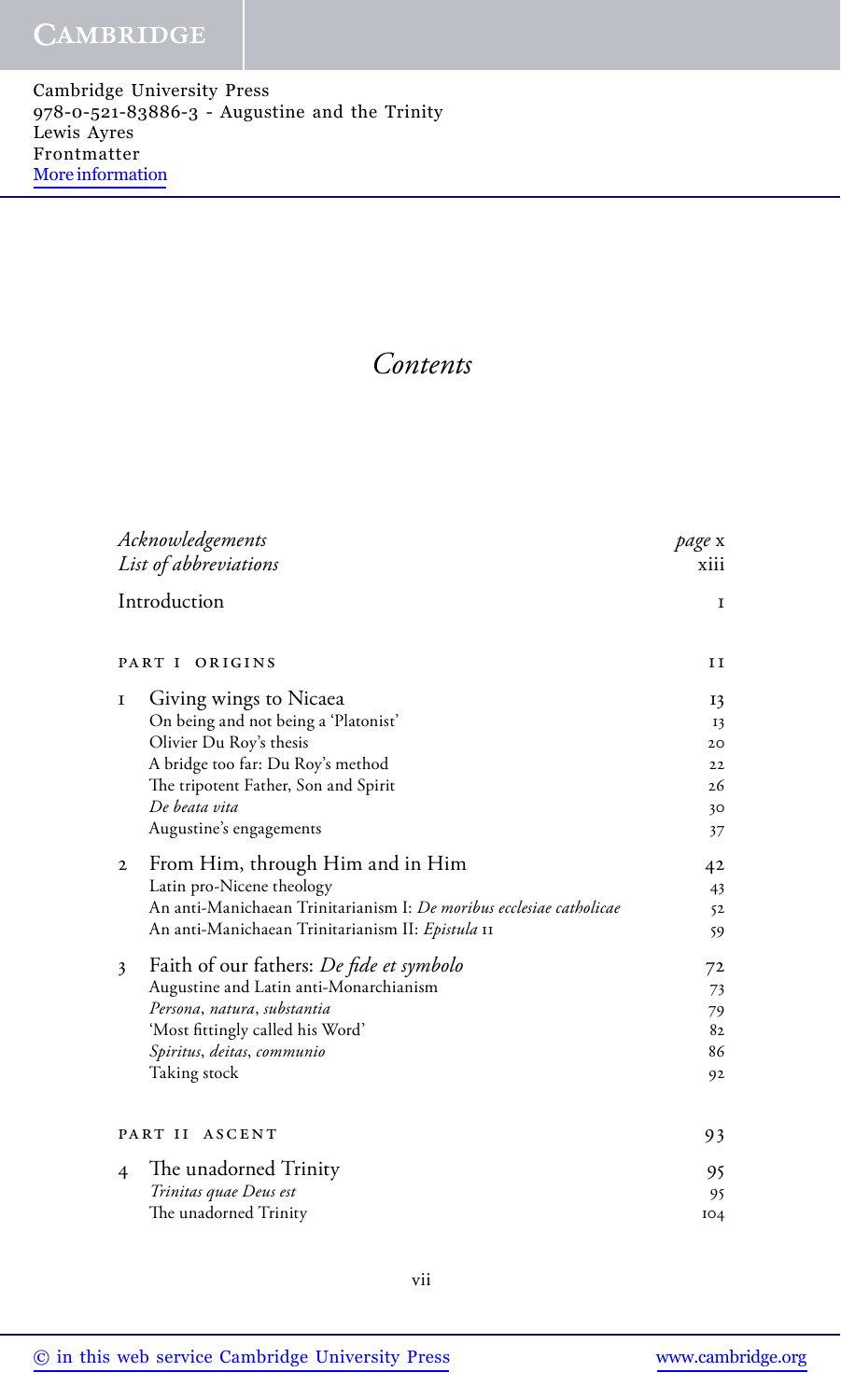Cambridge University Press 978-0-521-83886-3 - Augustine and the Trinity Lewis Ayres Frontmatter [More information](http://www.cambridge.org/9780521838863)

| viii | Contents                                                                                                                                                                                                                                                                                                  |                                                      |
|------|-----------------------------------------------------------------------------------------------------------------------------------------------------------------------------------------------------------------------------------------------------------------------------------------------------------|------------------------------------------------------|
|      | Towards understanding<br>Excursus 1: The dating of the De trinitate                                                                                                                                                                                                                                       | 116<br>118                                           |
| 5    | Per corporalia  ad incorporalia<br>Ascent and the liberal arts<br>Changing attitudes to the artes<br>Analogy in the <i>Confessiones</i>                                                                                                                                                                   | 121<br><b>I2I</b><br>128<br>133                      |
|      | 6 A Christological epistemology<br>Augustine finds his Panzer<br>Faith and contemplation<br>Faith, desire and Christ<br>Interlude: Augustine's Panzer and the Latin tradition<br>Correspondence and mystery: the example of Moses<br>Faith and grace<br>Excursus 2: Polemical targets in the De trinitate | I42<br>144<br>147<br>152<br>155<br>159<br>166<br>17I |
|      | PART III<br><b>INTO THE MYSTERY</b>                                                                                                                                                                                                                                                                       | 175                                                  |
| 7    | Recommending the source<br>A second rule<br>The meaning of sending<br>Revealing and saving<br>Augustine's novelty?<br>Creator, creation and the angels<br>'You have made all things in Wisdom' (Ps. 103.24)                                                                                               | 177<br>178<br>181<br>183<br>187<br>189<br>193        |
| 8    | Essence from essence<br>The self-same, the identical<br>The simplicity of God<br>Predicating relation $(trin. 5.3.4-8.9)$<br>Person and nature ( <i>trin</i> . 5. 8.9–9.10 and 7. 4.7–6.11)<br>Wisdom from Wisdom $(trin. 6. I.I–7. 2.3)$<br>Appropriation (trin. 7. 3.4)                                 | 199<br>200<br>208<br>2II<br>217<br>22I<br>227        |
| 9    | Showing and seeing<br>subsistentia personarum ('the existence of the persons')<br>Father and Son: showing and seeing                                                                                                                                                                                      | 230<br>23I<br>233                                    |
|      | 10 Loving and being<br>The Spirit as agent of unity<br>Acts 4.32<br>The Spirit and the life of the Divine Three<br>And 'from' the Son?<br>Subsisting relations?                                                                                                                                           | 251<br>251<br>256<br>258<br>263<br>268               |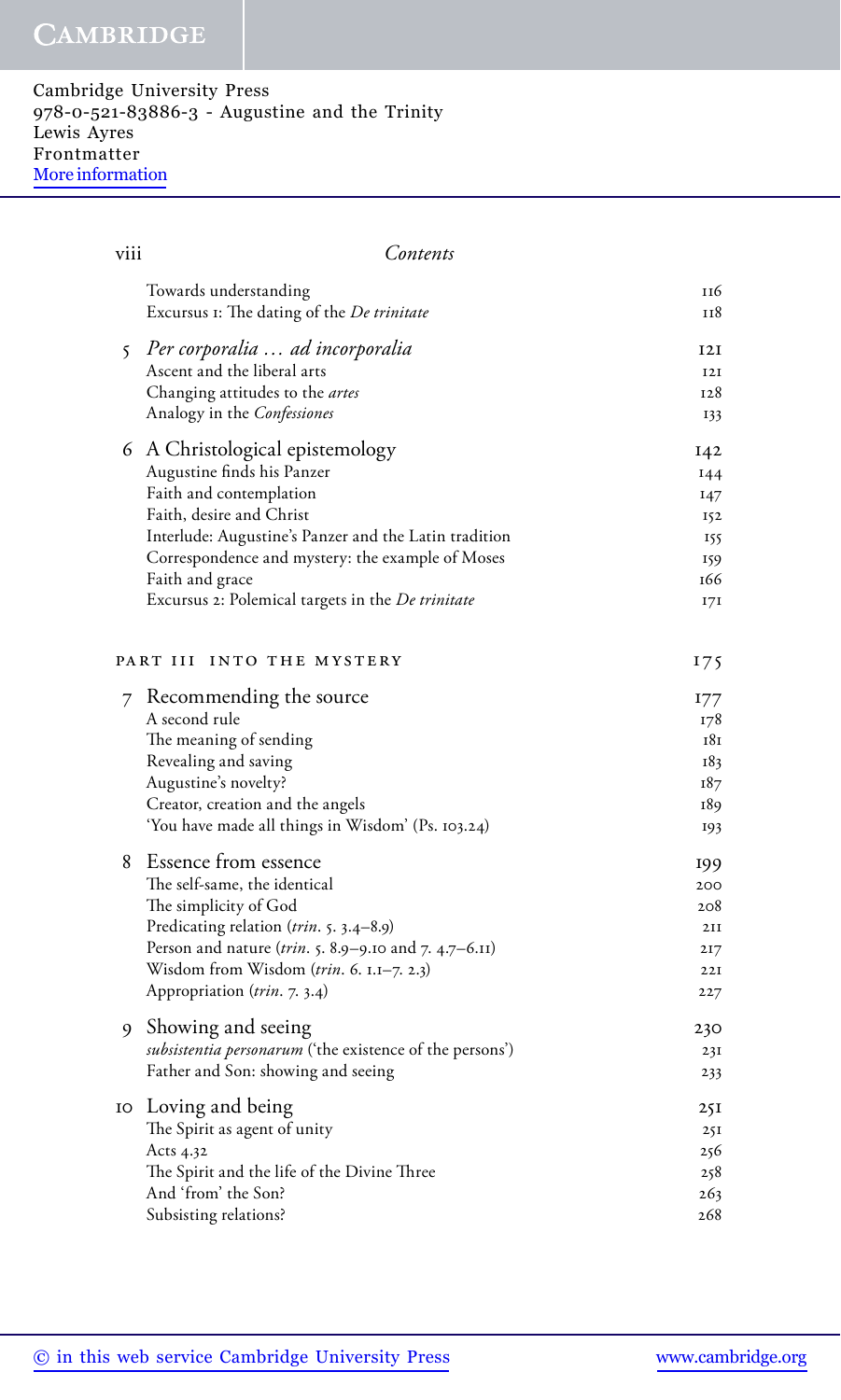Cambridge University Press 978-0-521-83886-3 - Augustine and the Trinity Lewis Ayres Frontmatter [More information](http://www.cambridge.org/9780521838863)

| Contents                                                          | ix              |
|-------------------------------------------------------------------|-----------------|
| PART IV MEMORY, INTELLECT AND WILL                                | 273             |
| II 'But it's not fur eatin' '                                     | 275             |
| Introduction                                                      | 275             |
| De civitate Dei II                                                | 277             |
| De trinitate 8: the exordium                                      | 28 <sub>I</sub> |
| <i>De trinitate</i> 9. 1.1–5.8: the paradox of self-knowing       | 285             |
| De trinitate $9.6.9-12.18$ : verbum interior                      | 290             |
| Conclusion: the ghost at the banquet?                             | 293             |
| 12  It's just fur lookin' through'                                | 297             |
| Setting up De trinitate 10: se nosse - se cogitare                | 297             |
| De trinitate 10. 10.13-12.19: memoria, intellegentia and voluntas | 303             |
| Reprise: <i>De trinitate</i> 14                                   | 305             |
| A Ciceronian triad                                                | 308             |
| Conclusion                                                        | 315             |
| Epilogue: catching all three                                      | 319             |
| Bibliography                                                      | 327             |
| Scripture index                                                   | 352             |
| General index                                                     | 355             |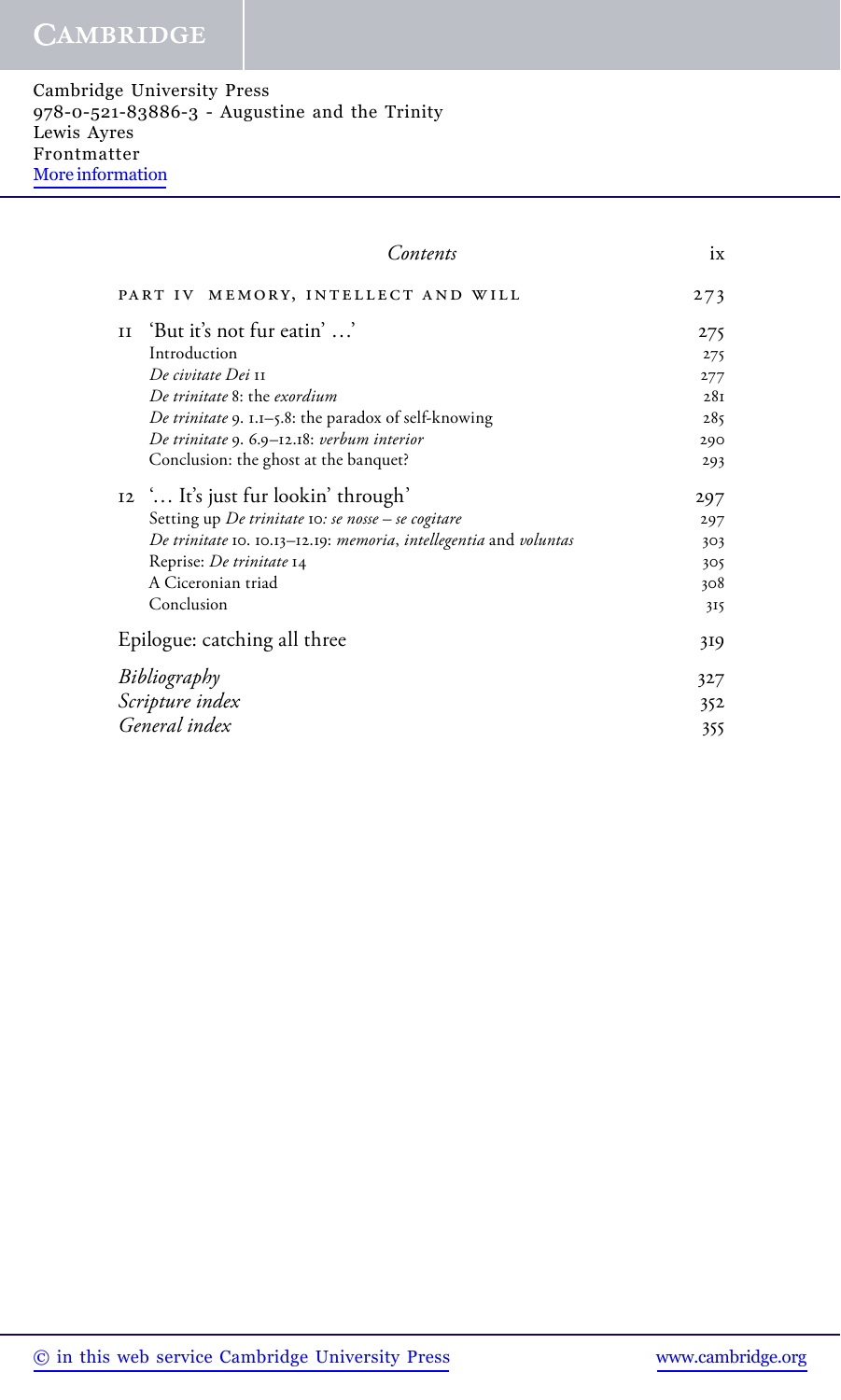# *Acknowledgements*

This book has been written many times. I do not mean simply that I have revised what is here many times, but that I have produced at least three versions of the argument and a number of chapters have long since been consigned to 'the round file'. The realizations that I did not want to write a book that would focus almost entirely on the *De trinitate* – and that I wanted to cover, as far as I could, ground not covered in already published material – were pivotal in my final decisions about the shape of the book. However, the time it has taken to get here means that there are far too many people to acknowledge: I have accordingly tried to mention those who were most instrumental in helping *this* text see the light of day.

I would like to begin with a group that usually appears only at the end of acknowledgement lists. I have been extremely lucky to have had a community of graduate students over the past eight years at Emory who have acted not so much as students or research assistants but as colleagues with whom the ideas explored here could be discussed. I think especially of Mark DelCogliano, Thomas Humphries, Andrew Radde-Gallwitz, Kate Wilkinson and (even though he was seduced into New Testament studies) James B. Wallace. Without these colleagues this book would be considerably worse.

Over the fifteen years since I completed a doctoral dissertation on Augustine's Trinitarian theology, a number of mentors and friends have encouraged, pulled and pushed me towards publication. This book now bears little relation to that first attempt, but that my initial goal of a monograph on Augustine's Trinitarian theology has been met is in part due to the constant pressure of those figures. I think especially of Roberta Bondi, Patout Burns, Brian Daley, Ian Kidd, Robert Markus, Tom Martin and Rowan Williams.

As with any product of this nature, a whole host of friends and colleagues has provided encouragement, responses, suggestions and just basic bibliographical help along the way. Chief among these, of course, is that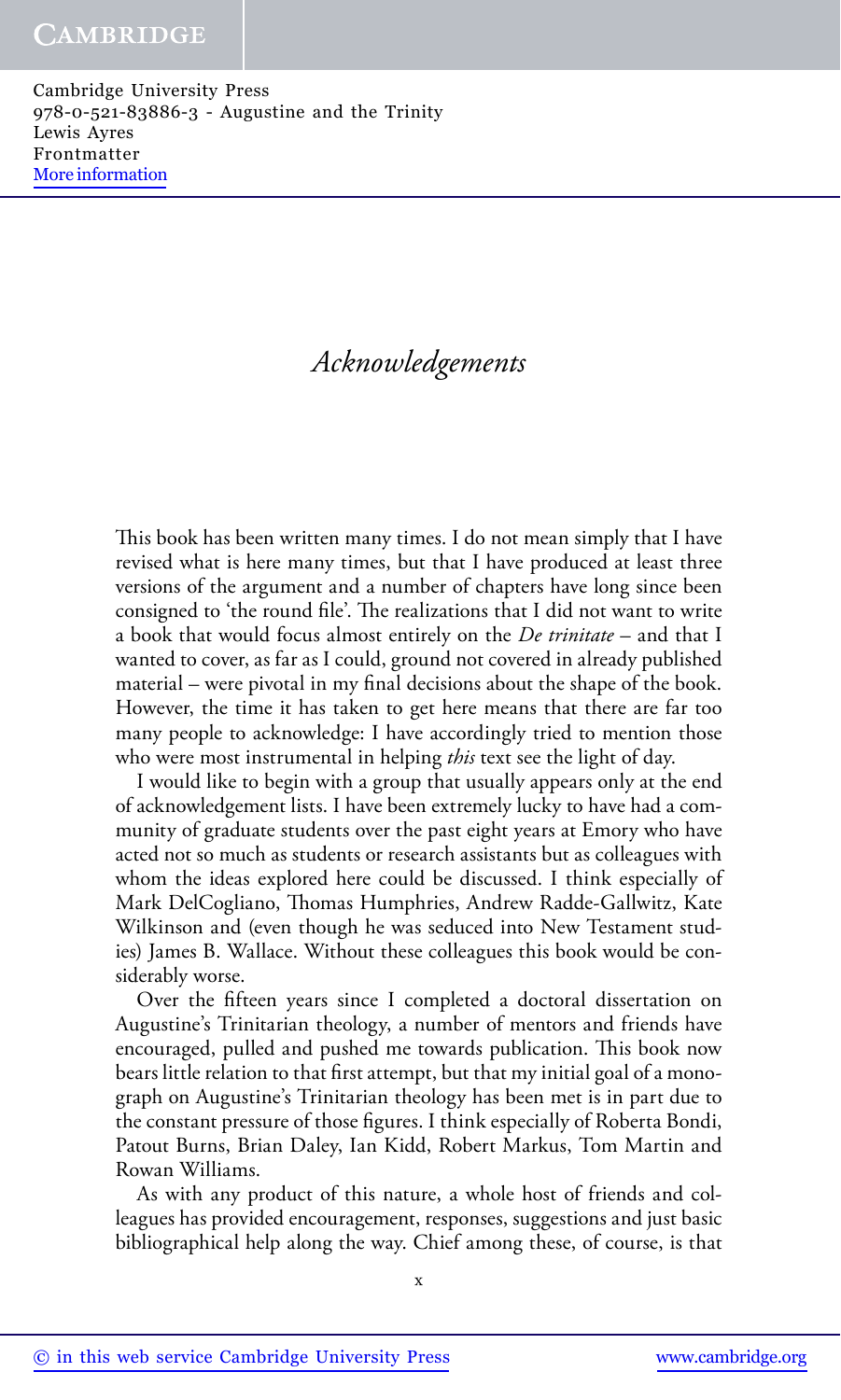#### *Acknowledgements* xi

great French American Michel Barnes, a reminder to us all not of Pétain, but of Maréchal Leclerc. After I had finished my doctoral dissertation it was in conversation with Michel that I really learned to do Augustine and it is in conversation with him that this book has been written. We differ over a whole variety of questions, but the modelling in our conversation of a new set of arguments and questions about Augustine's Trinitarian theology – not simply a unified view on all things – is a vital stimulus. Chad Gerber's influence on my treatment of Augustine's earliest work has been extremely important. These others (for the most part) each know how helpful they have been to this enterprise: John Behr, Jonathan Beswick, Alan Brooke, Catherine Chin, Elizabeth Clark, Hubertus Drobner, Mark Elliott, Allan Fitzgerald, Luigi Gioia, Bill Harmless, Carol Harrison, Stanley Hauerwas, Brooks Holifield, Stephen Holmes, Luke Timothy Johnson, Gareth Jones, Roland Kany, Steve Kraftchick, Christopher Lee, Andrew Louth, Matthew Levering, Ian Markham, Endeavour Morse, Gail O'Day, Jack Regan, Dale Smith, Steve Strange, Brent Strawn, Basil Studer, Vincent Twomey, Jim Wetzel, Robert Wilken, Daniel Williams and Robert Wozniak. Kate Brett, my editor (until the final stages) at Cambridge, has been as much friend as editor (despite my endless delays). Few authors are so lucky.

The research for this book has also received support from a number of generous institutions and individuals. Philip Rousseau generously made me a Visiting Fellow of the Center for Early Christian Studies at the Catholic University of America in 2005. The Association of Theological Schools in co-operation with the Lilly Foundation provided a Theological Scholars Grant during 2006–7 and, in co-operation with the Luce Foundation, appointed me to a Henry Luce III Fellowship for 2007–8. Two Deans of the Candler School of Theology, Russ Richey and then Jan Love, have been constantly supportive. Without such wonderful people and institutions who knows if this would ever have appeared?

Anna Catherine Edith, Thomas Francis Augustine and Iain Harry George Gabriel have not been much concerned with Daddy's book: it is not in rhyming couplets, it does not concern Jedi knights and does not come with pictures. But they have been delighted that I have been willing to provide so much paper, with one side oddly used, for colouring and drawing. Their productions on this paper – from treasure maps to 'scary things' – have frequently been wonderfully diverting. Their mother, my wife and closest friend, Medi, has made the sort of sacrifices that academics can understand and should respect more than any other: she has taken time out from her own writing and research to support mine. Augustine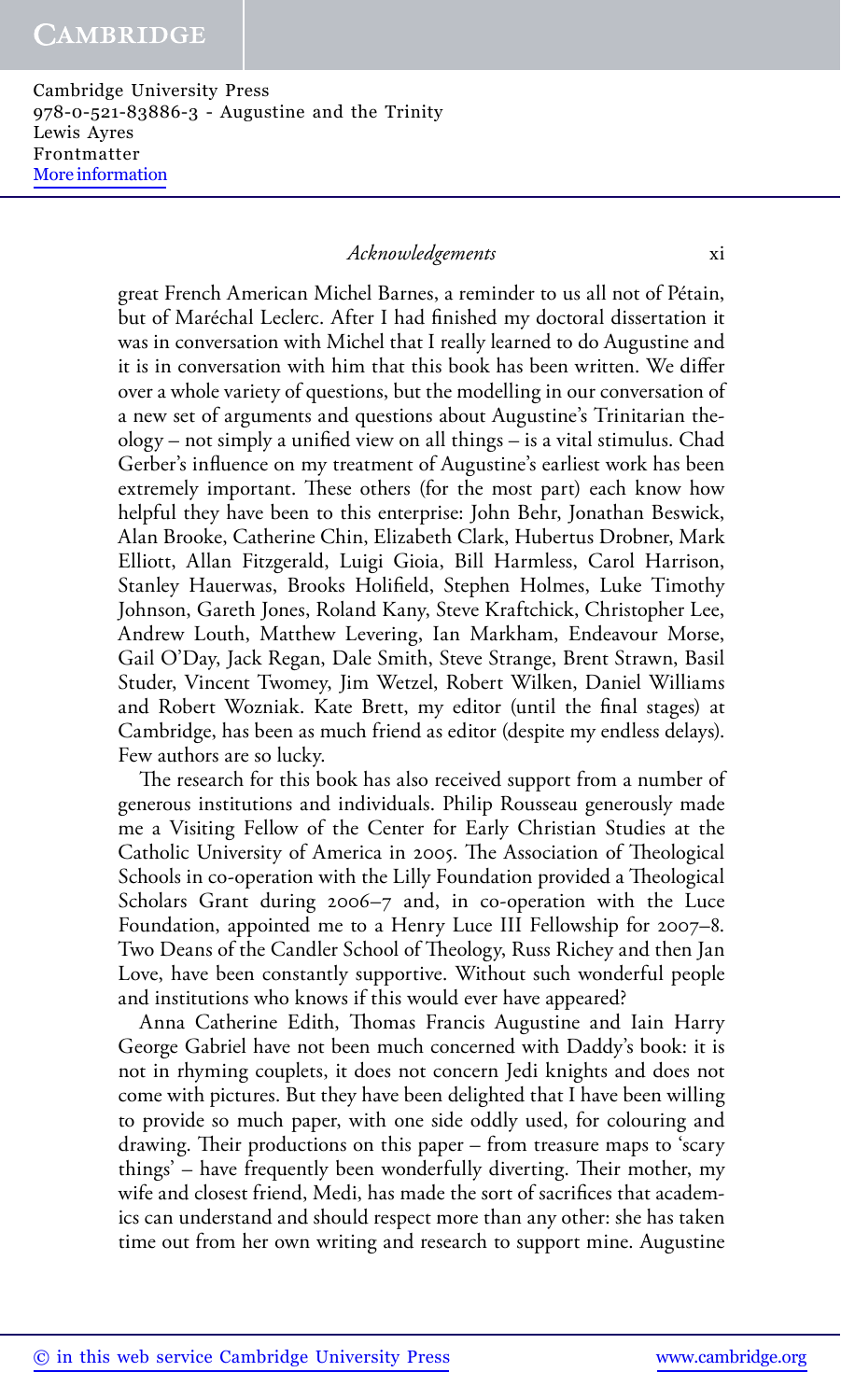xii *Acknowledgements*

knew well that only in lives of mutual service and love is the foundation laid for any individual ascent towards understanding: I may or may not have achieved any of the latter, but I have no doubt about the meaning of the former.

The book is dedicated to the Augustinians of the Chicago province, and of the province of St Thomas of Villanova. Over the past twenty years I have come to know some as friends; others have crossed my paths during many happy visits to Villanova. It is a particular sadness that, among these, Fr. Thomas Martin OSA did not live to receive the copy of this book that was destined for him. He was a good friend over many years. On every occasion the Augustinians I have known have been an embodiment of the *caritas* that Augustine saw as the heart of the body of Christ. He would be humbled that they carry his name.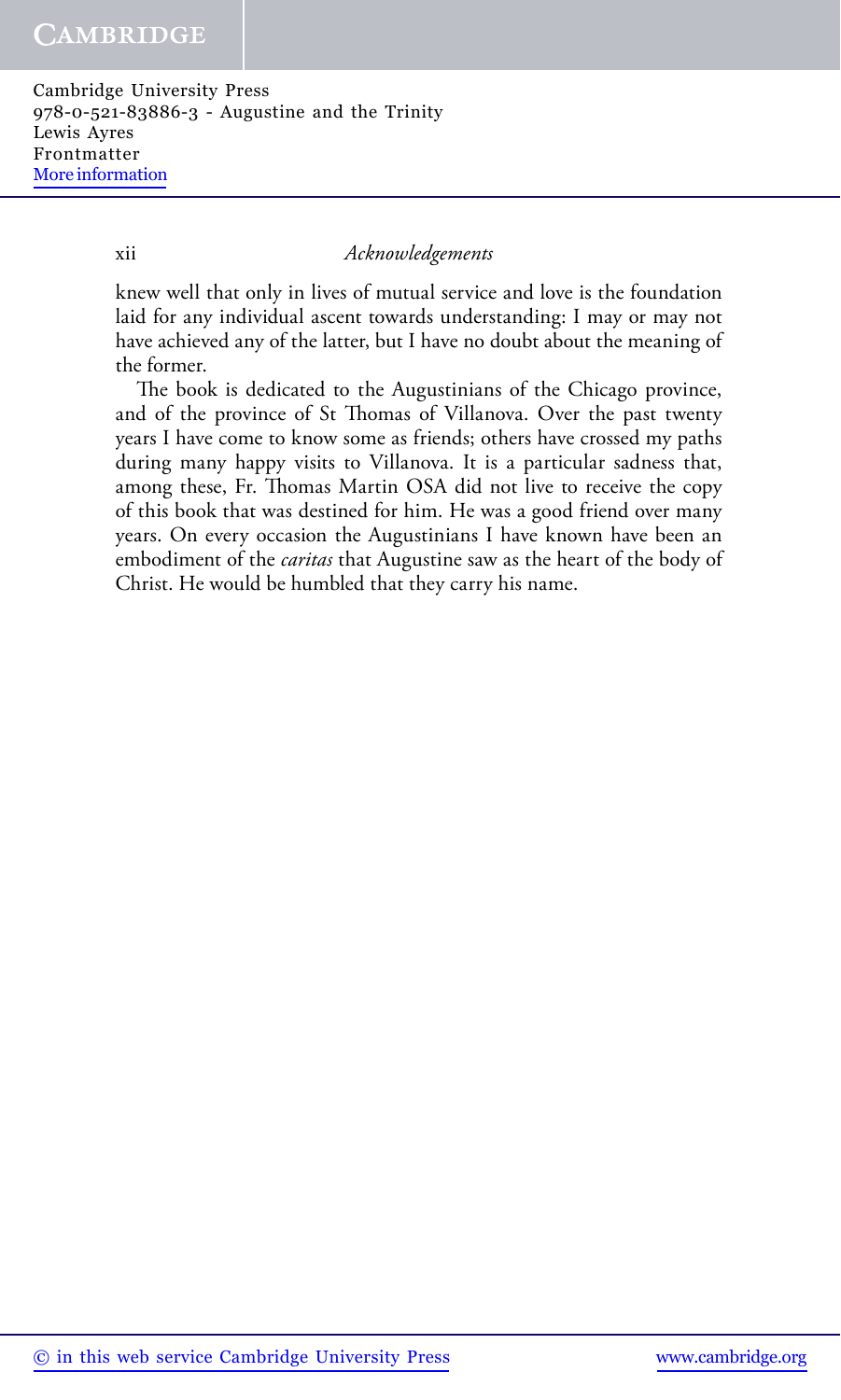# *Abbreviations*

| <b>ACW</b>   | <b>Ancient Christian Writers</b>                              |
|--------------|---------------------------------------------------------------|
| <i>AÉPHÉ</i> | Annuaire de l'École Pratique des Hautes Études, Ve section    |
|              | (des sciences religieuses).                                   |
| AL.          | Aristoteles Latinus (Brepols)                                 |
| ANRW         | Aufstieg und Niedergang der römischen Welt                    |
| Aug(L)       | Augustiniana                                                  |
| Auglex       | C. P. Mayer, Augustinus - Lexicon (Basel : Schwabe & Co.      |
|              | $AG, 1986-$                                                   |
| AugMag       | Augustinus Magister: Congrès International Augustinien Paris, |
|              | 21-24 septembre 1954, 2 vols. (Paris: Études Augustiniennes,  |
|              | 1954)                                                         |
| Aug(R)       | Augustinianum                                                 |
| AugStud      | Augustinian Studies                                           |
| BA           | Bibliothèque Augustiniennes                                   |
| BTL          | Bibliotheca Teubneriana Latina (De Gruyter)                   |
| CAG          | Commentaria in Aristotelem Graeca                             |
| CCSG         | Corpus Christianorum, Series Graeca                           |
| <b>CCSL</b>  | Corpus Christianorum, Series Latina                           |
| <i>CHHP</i>  | Cambridge History of Hellenistic Philosophy                   |
| CPG          | Clavis Patrum Graecorum                                       |
| CPL          | Clavis Patrum Latinorum                                       |
| <b>CSEL</b>  | Corpus Scriptorum Ecclesiasticorum Latinorum                  |
| <i>EOMIA</i> | Ecclesiae Occidentalis Monumenta Iuris Antiquissima           |
| FoC          | Fathers of the Church                                         |
| GCS          | Die griechischen christlichen Schriftsteller                  |
| <b>GNO</b>   | Gregorii Nysseni Opera                                        |
| <i>HTR</i>   | Harvard Theological Review                                    |
| JThS         | Journal of Theological Studies                                |
| LLT          | Library of Latin Texts (Brepols)                              |